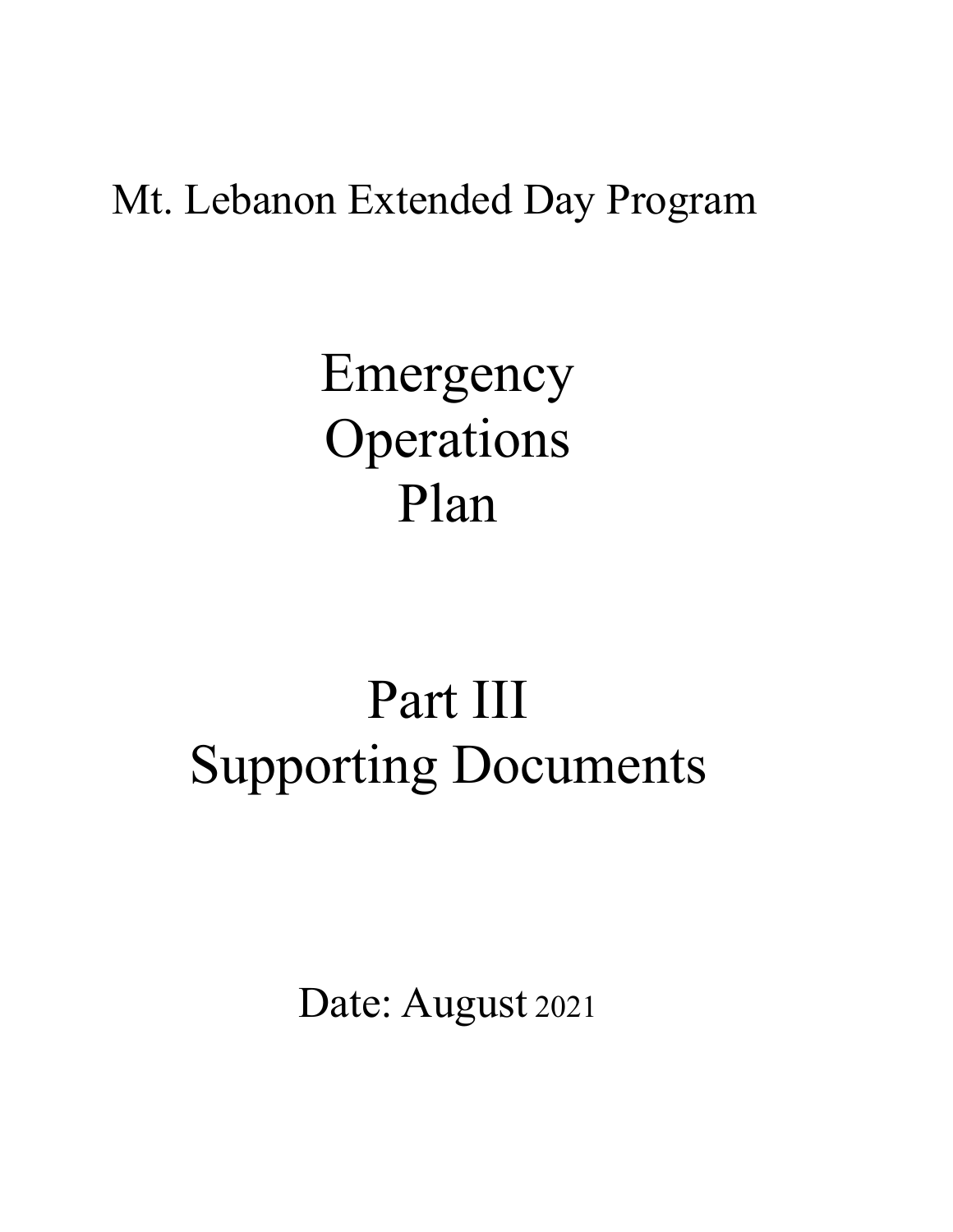## **Emergency Notification Numbers**

| <b>Site</b>            | <b>Address</b>             | <b>Phone</b>                 | <b>Radio Channel</b>                                                   |
|------------------------|----------------------------|------------------------------|------------------------------------------------------------------------|
| <b>MLEDP Office</b>    | 250 Mt Lebanon Blvd. 15234 | 412-343-1661                 | <b>Executive Director</b><br>#113<br><b>Assistant Director</b><br>#112 |
| Foster                 | 700 Vermont Ave 15234      | 412-344-6055<br>412-207-2508 | #2                                                                     |
| Hoover                 | 37 Robb Hollow Road 15243  | 412-279-5805<br>412-275-3394 | #3                                                                     |
| Howe                   | 400 Broadmoore Ave 15228   | 412-344-6080                 | #4                                                                     |
| Jefferson              | 11 Moffet St 15243         | 412-344-4741                 | #5                                                                     |
| Lincoln                | 2 Ralston PI 15216         | 412-344-2152                 | #6                                                                     |
| Markham                | 165 Crescent Dr 15228      | 412-563-1245                 | #7                                                                     |
| Washington             | 735 Washington Rd 15228    | 412-344-6106                 | #8                                                                     |
| <b>Emergency Radio</b> |                            |                              | #1                                                                     |

| <b>Site</b>                       | <b>Address</b>                                                   | <b>Phone</b>        |
|-----------------------------------|------------------------------------------------------------------|---------------------|
| <b>Allegheny County Emergency</b> | 400 N Lexington St # 200, Pittsburgh, PA<br>15208                | 911                 |
| Mt Lebanon Emergency              | 555 Washington Road Mt Lebanon Pa<br>15228                       | 911<br>412-531-5300 |
| St Clair Hospital                 | 1000 Bower Hill Road Pgh Pa 15243                                | 412-492-4000        |
| Mt Lebanon Rec Center             | 900 Cedar Boulevard Mt<br>Lebanon PA 15228                       | 412-343-3409        |
| Bus - First Student, Inc.         | First Student, Inc.<br>1000 Church Hill Rd.<br>Venetia, PA 15367 | 412-831-3112        |
| Pittsburgh Poison Control         | 200 Lothrop St, Pittsburgh, PA 15213                             | (800) 222-1222      |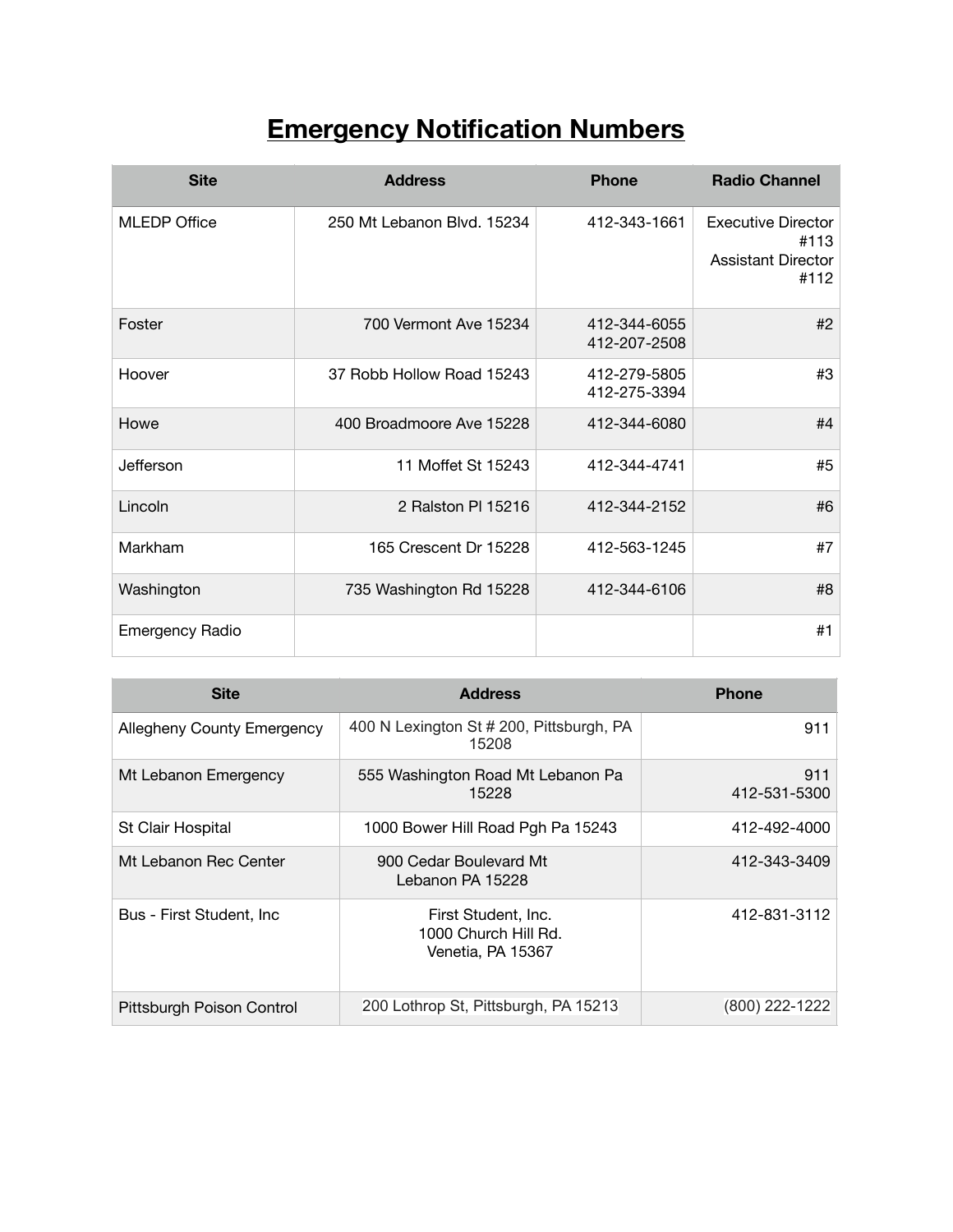## ATTACHMENT 2 – SELECTION OF "Shelter in Place / Internal Evacuation"

If it is unsafe for the occupants of the facility to go outside, provisions should be made to provide "protected spaces" inside. Depending on time available, staff should move their groups of children to the "closest shelter" inside the facility.

These spaces should:

- Be in the interior of the building, away from glass that may shatter
- Not be in rooms with large ceiling spans (like gymnasiums or auditoriums) that may fall is subjected to shaking from an earthquake or tornado.
- Have furniture and wall hangings secured so that they will not fall onto occupants.

Suggestions are:

- Interior halls
- Rest rooms, closets or other small areas
- If hallways are not suitable, us inside wall of room

Have everyone sit facing the wall protecting their head and face with their arms against the wall.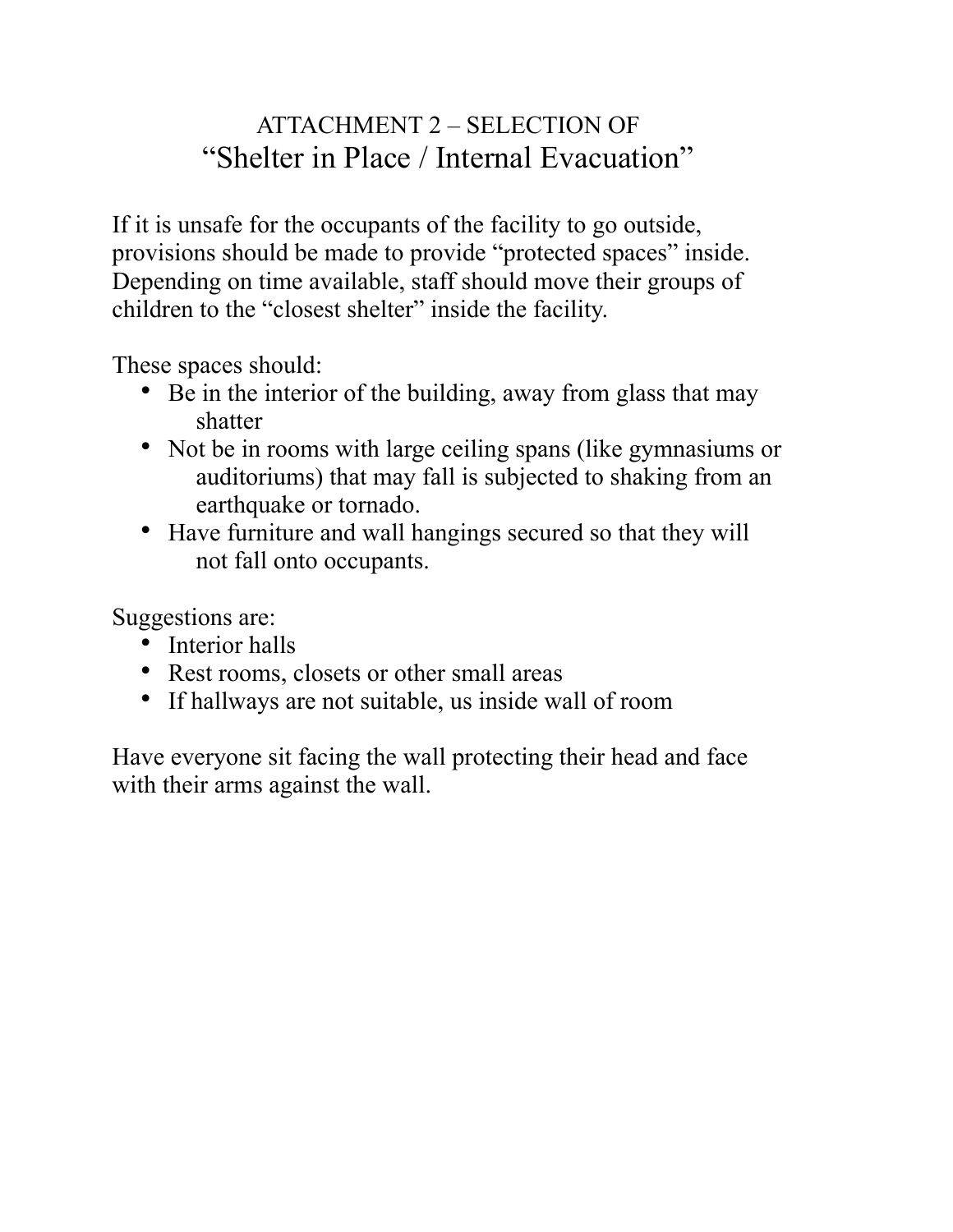Mt Lebanon Extended Day Children and Staff

Have Relocated To:

**Mt Lebanon Rec Center 900 Cedar Boulevard Mt Lebanon PA 15228 Phone: 412-343-3409**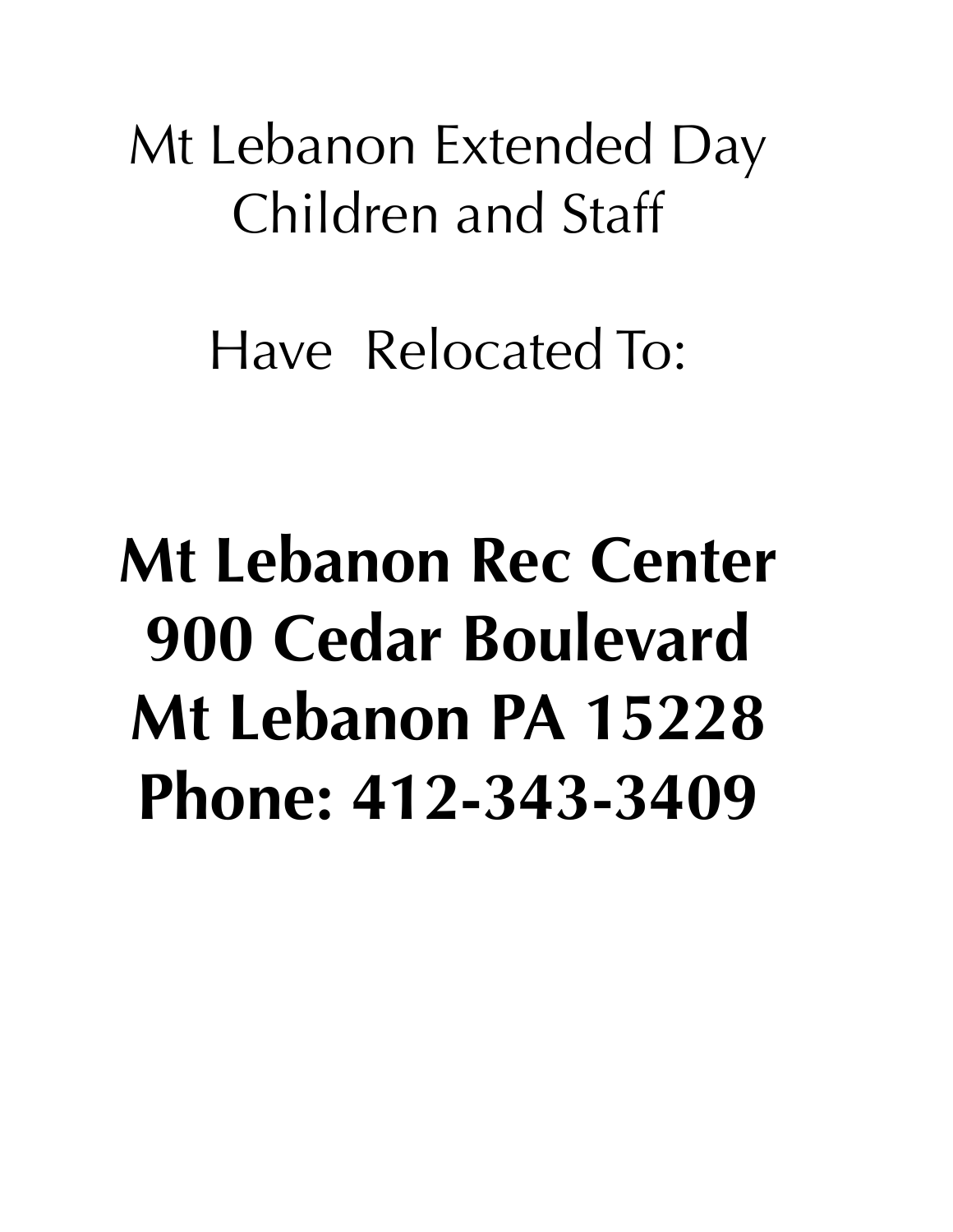## ATTACHMENT 4 – SELECTION OF INTERIOR SHELTER

If it is unsafe for the occupants of the facility to go outside, and there is time to move to the best available shelter, provisions should be made to provide "protected spaces" inside the facility.

These spaces should:

- Be in the interior of the building, away from glass that may shatter
- Not be in rooms with large ceiling spans (like gymnasiums or auditoriums) that may fall is subjected to shaking from an earthquake or tornado.
- Have furniture and wall hangings secured so that they will not fall onto occupants.

Suggestions on where to find these "protected spaces" are

- o In multi-story facilities.
	- o Use identified shelters or basements
	- o Use first floor interior halls
	- o Use rest rooms or other enclosed small areas away from large glassed-in areas or large open rooms.
- o In one-story facilities
	- o Use identified shelters
	- o Use basements and interior hallways
	- o Use rest rooms or other areas away from large glassedin areas or open rooms

If hallways are not suitable, use the inside wall of a room on the opposite side of the corridor from which the storm is approaching. In either one or multi-story facilities rest rooms are usually suitable, especially if the room is centrally located.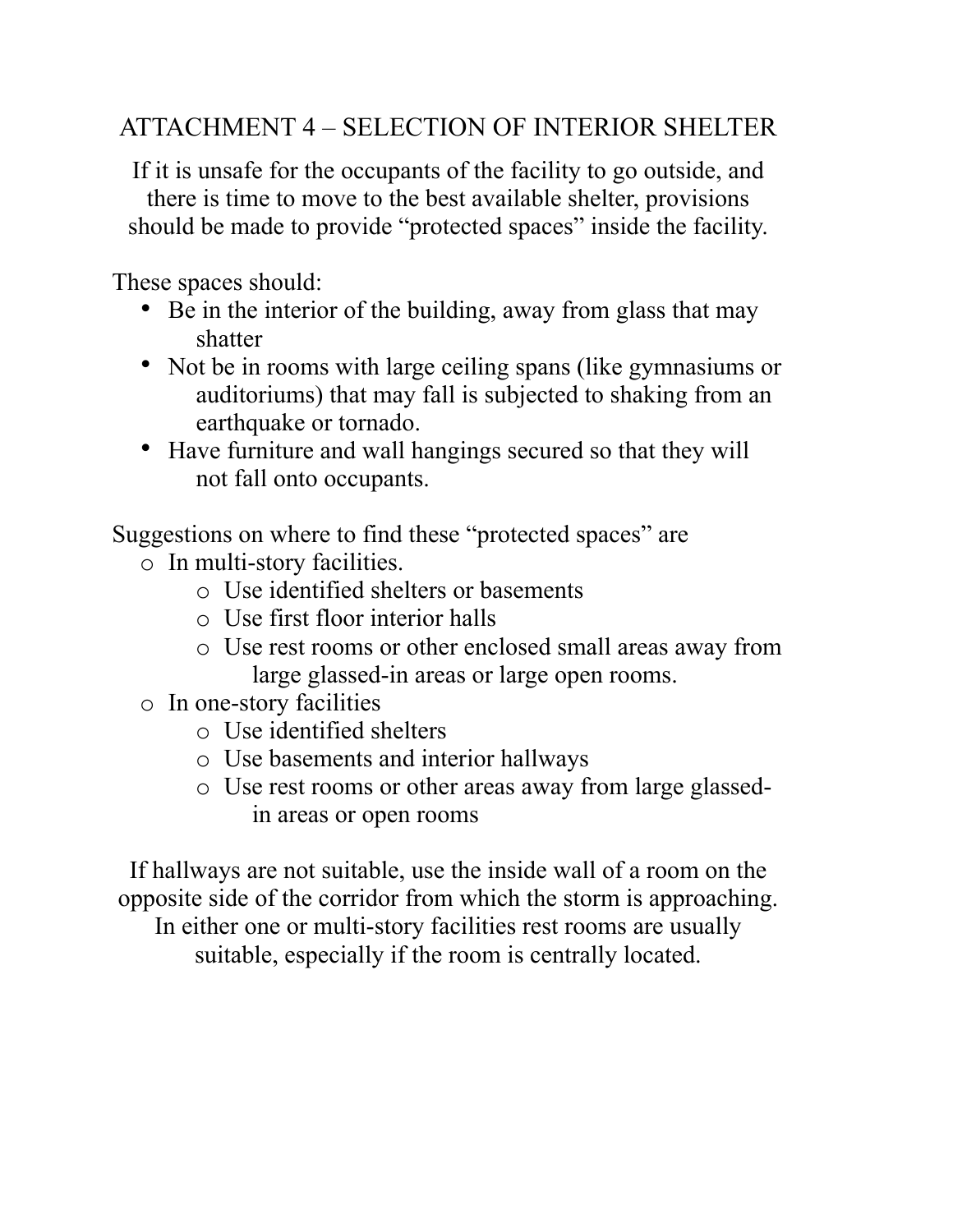#### Mt. Lebanon Extended Day Program Emergency Evacuation Plan Training

#### Agenda

Emergency Plan for Day Care Facilities

Preparations Center Emergency Kits

Communication

 Local 911 – Take direction from Mt. Lebanon Emergency Management Notify MLEDP Director Notify Parents Parent Pickup – drills, fire or emergency evacuation review During Emergency – staff assignments All Clear

Shelter of Children During an Emergency Internal (on site) External (outside building or move to a designated site)

Evacuation Procedures

Posted

 Staff Assignments Evacuation from center – post sign Outside space Move to another site Transportation Records Radios First Aid Kits Attendance Sheets Phones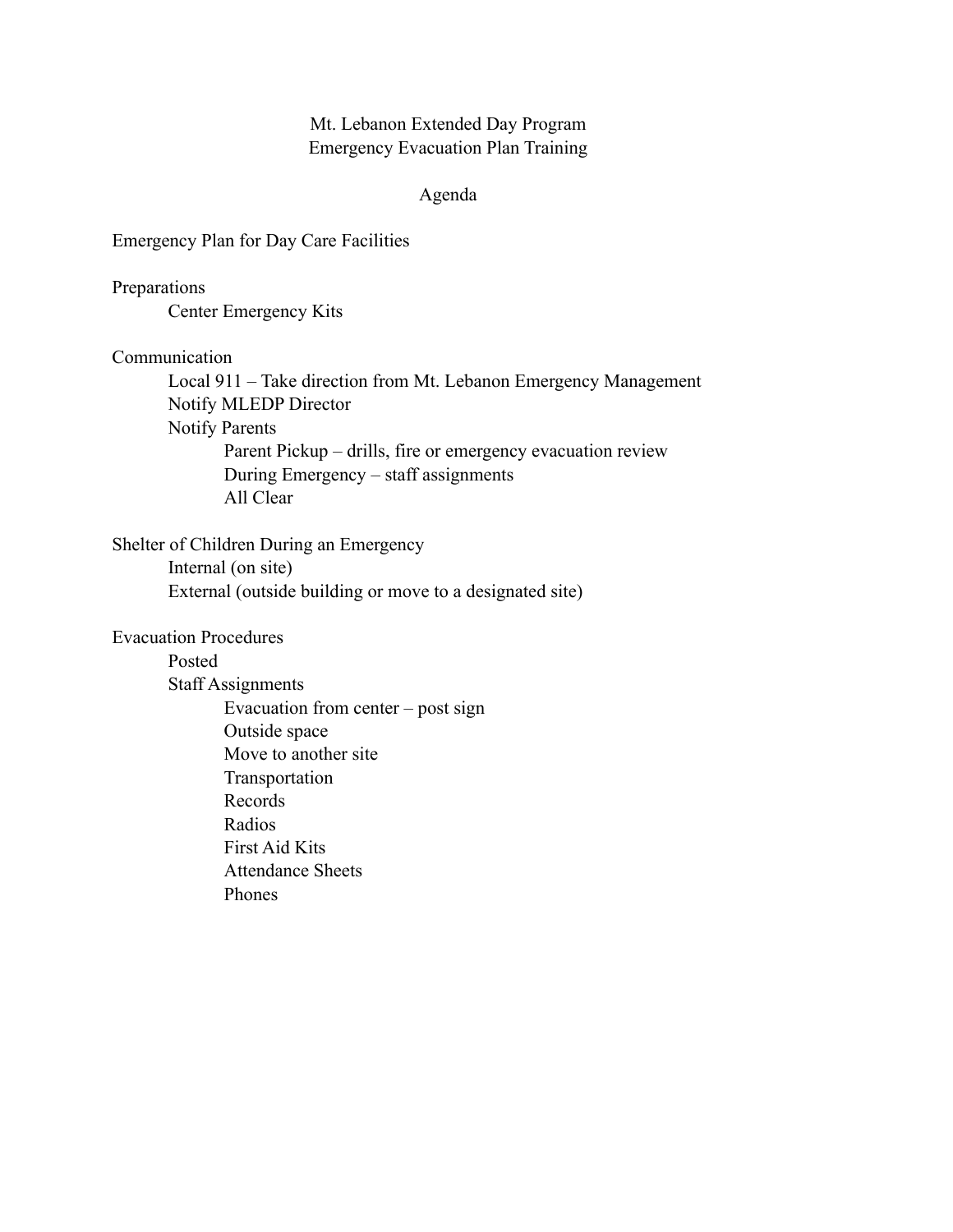## Annual Update of Emergency Operations Plan The following staff Person(s) participated in the annual update of the MLEDP Emergency Operations Plan on \_\_\_\_\_\_\_\_\_\_\_\_\_(date)

(\*\*Employee signatures below\*\*)

| Name | Date |
|------|------|
| $1.$ |      |
| 2.   |      |
| 3.   |      |
| 4.   |      |
| 5.   |      |
| 6.   |      |
| 7.   |      |